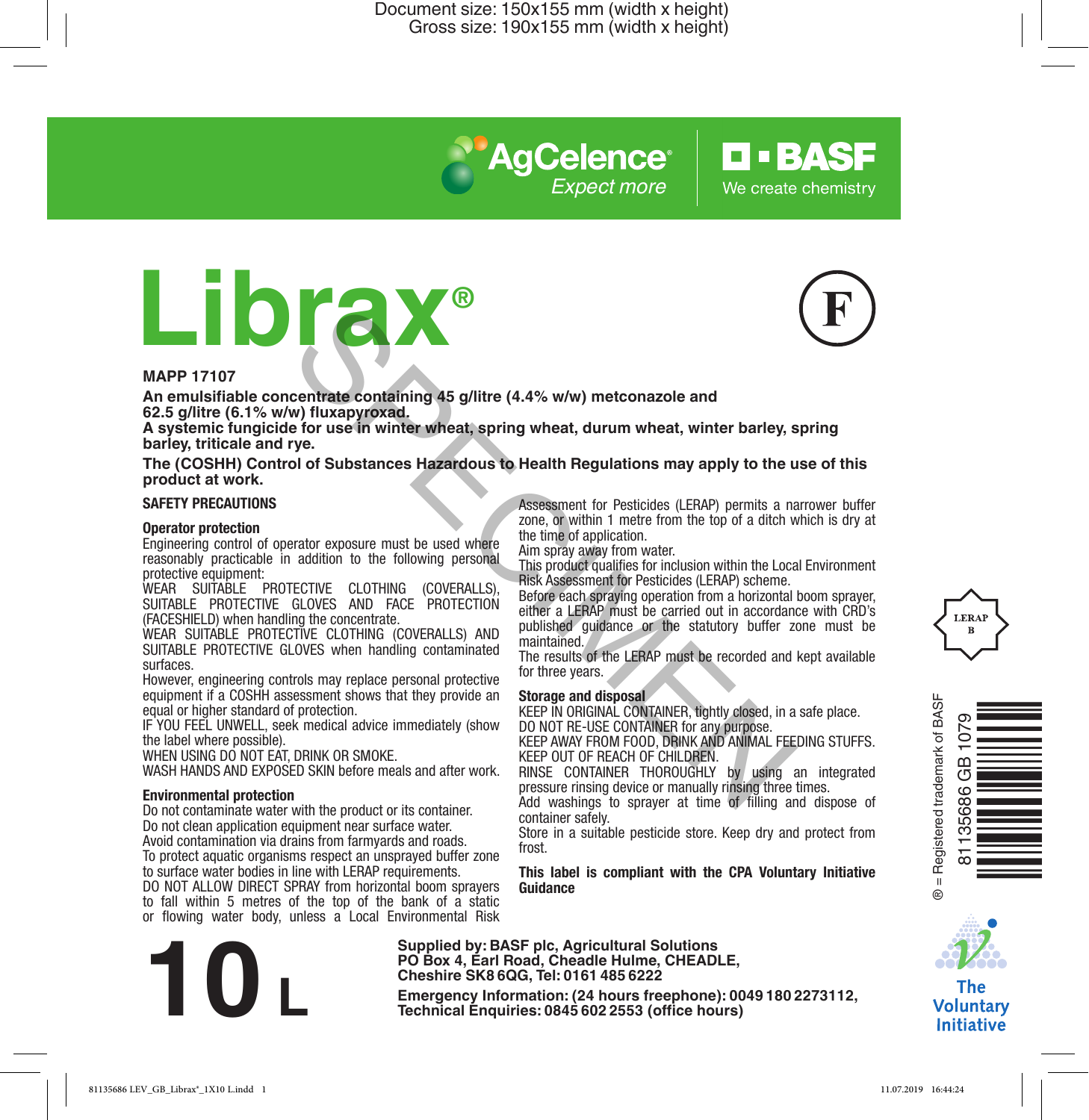# **Librax®**

**An emulsifiable concentrate containing 45 g/litre (4.4% w/w) metconazole and 62.5 g/litre (6.1% w/w) fluxapyroxad.** 

# **Warning**

**May cause an allergic skin reaction. Causes serious eye irritation. Harmful if inhaled. Suspected of causing cancer. Suspected of damaging the unborn child. Very toxic to aquatic life with long lasting effects.**

# **IMPORTANT INFORMATION**

# **FOR USE ONLY AS AN AGRICULTURAL FUNGICIDE, as directed below:**

| Suspected of causing cancer.<br>Suspected of damaging the unborn child.<br>Very toxic to aquatic life with long lasting effects.                                                                                                                                                                                                                                                                                                                                                                                                                   |                                   |                                        |                                                                      |  |  |  |  |  |  |  |
|----------------------------------------------------------------------------------------------------------------------------------------------------------------------------------------------------------------------------------------------------------------------------------------------------------------------------------------------------------------------------------------------------------------------------------------------------------------------------------------------------------------------------------------------------|-----------------------------------|----------------------------------------|----------------------------------------------------------------------|--|--|--|--|--|--|--|
| Wear protective gloves/protective clothing/eye protection/face<br>protection.<br>Obtain special instructions before use.<br>IF IN EYES: Rinse cautiously with water for several minutes. Remove<br>contact lenses, if present and easy to do. Continue rinsing.<br>Call a POISON CENTRE or doctor/physician if you feel unwell.<br>Store locked up.<br>Dispose of contents/container to a licensed hazardous-waste disposal<br>contractor or collection site except for empty clean containers which can be<br>disposed of as non-hazardous waste. |                                   |                                        |                                                                      |  |  |  |  |  |  |  |
| Contains propanoic acid, 2-hydroxy-, 2-ethylhexyl ester, (2S)-. May produce allergic reaction.                                                                                                                                                                                                                                                                                                                                                                                                                                                     |                                   |                                        |                                                                      |  |  |  |  |  |  |  |
| To avoid risks to human health and the environment, comply with the instructions for use.                                                                                                                                                                                                                                                                                                                                                                                                                                                          |                                   |                                        |                                                                      |  |  |  |  |  |  |  |
| <b>IMPORTANT INFORMATION</b>                                                                                                                                                                                                                                                                                                                                                                                                                                                                                                                       |                                   |                                        |                                                                      |  |  |  |  |  |  |  |
| FOR USE ONLY AS AN AGRICULTURAL FUNGICIDE, as directed below:                                                                                                                                                                                                                                                                                                                                                                                                                                                                                      |                                   |                                        |                                                                      |  |  |  |  |  |  |  |
| <b>Crops</b>                                                                                                                                                                                                                                                                                                                                                                                                                                                                                                                                       | <b>Maximum</b><br>individual dose | <b>Maximum number</b><br>of treatments | Latest time<br>of application                                        |  |  |  |  |  |  |  |
| Wheat (winter),<br>Wheat (spring),<br>durum wheat, rye,<br>triticale, Barley (winter)<br>and Barley (spring)                                                                                                                                                                                                                                                                                                                                                                                                                                       | 2 litres product per hectare      | 2 per crop                             | Up to and including<br>flowering (anthesis) just<br>complete (GS 69) |  |  |  |  |  |  |  |

# **Other specific restrictions:**

To protect birds, only one application is allowed on cereals before GS 29 (end of tillering). A minimum interval of 21 days must be observed between applications.

## **READ THE LABEL BEFORE USE. USING THIS PRODUCT IN A MANNER THAT IS INCONSISTENT WITH THE LABEL MAY BE AN OFFENCE. FOLLOW THE CODE OF PRACTICE FOR USING PLANT PROTECTION PRODUCTS.**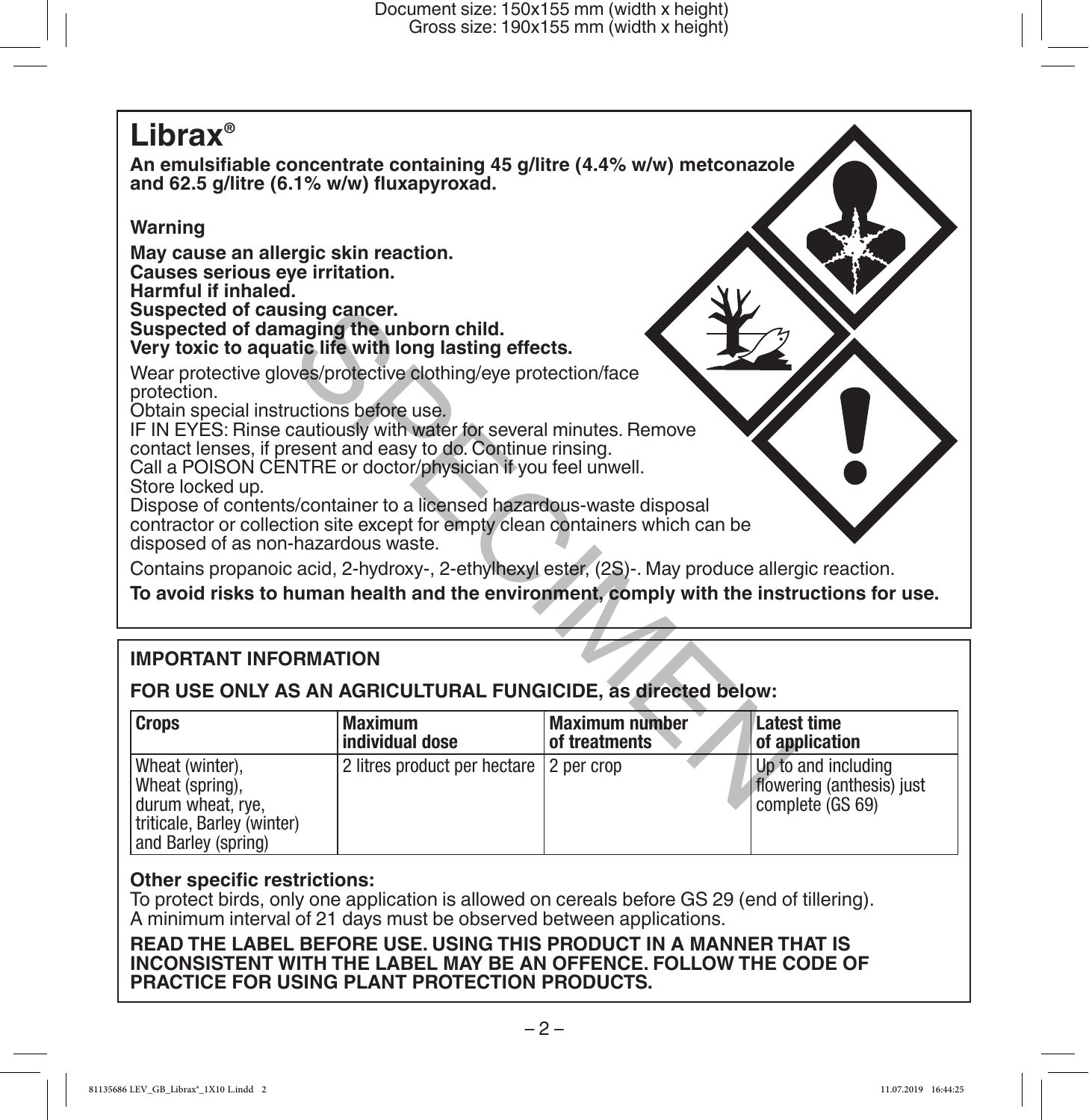# **DIRECTIONS FOR USE**

IMPORTANT: This information is approved as part of the Product Label. All instructions within this section must be read carefully in order to obtain safe and successful use of this product.

Librax is a systemic fungicide with protectant and curative properties for the control of a range of diseases in winter and spring wheat, durum wheat, winter and spring barley, triticale and rye.

## **Restrictions/Warnings**

Avoid spray drift on to neighbouring crops and field margins.

## **Disease control**

| Avoid spray drill on to heighbouring crops and lield margins.                                                                                                                                                                        |                          |                          |                             |                          |              |           |                  |  |  |
|--------------------------------------------------------------------------------------------------------------------------------------------------------------------------------------------------------------------------------------|--------------------------|--------------------------|-----------------------------|--------------------------|--------------|-----------|------------------|--|--|
| When applied to barley intended for malting, refer to the latest timing restrictions for fluxapyroxad given<br>by the British Beer and Pub Association.                                                                              |                          |                          |                             |                          |              |           |                  |  |  |
| After spraying, wash out sprayer thoroughly according to manufacturer's guideline and dispose of<br>washings and clean container according to DEFRA Code of Practice and local authority guidelines.                                 |                          |                          |                             |                          |              |           |                  |  |  |
| <b>Disease control</b>                                                                                                                                                                                                               |                          |                          |                             |                          |              |           |                  |  |  |
| Librax is a systemic fungicide with protectant and curative properties for the control of a range of<br>diseases in winter wheat, spring wheat, durum wheat, winter barley, spring barley, triticale and rye as<br>summarised below. |                          |                          |                             |                          |              |           |                  |  |  |
| In addition, when applied for disease control this product may increase green leaf area retention of<br>wheat, barley, rye and triticale                                                                                             |                          |                          |                             |                          |              |           |                  |  |  |
|                                                                                                                                                                                                                                      | Winter wheat             | Spring wheat             | Winter barley Spring barley |                          | Durum wheat  | Rye       | <b>Triticale</b> |  |  |
| Powdery mildew                                                                                                                                                                                                                       | <b>MC</b>                | МC                       | <b>MC</b>                   | <b>MC</b>                | МC           | <b>MC</b> | <b>MC</b>        |  |  |
| Septoria tritici                                                                                                                                                                                                                     | C                        | C                        |                             |                          |              |           | C                |  |  |
| Yellow rust                                                                                                                                                                                                                          | C                        | C                        | C                           | C                        |              | C         | C                |  |  |
| <b>Brown rust</b>                                                                                                                                                                                                                    | C                        | C                        | C                           | C                        | $\mathbf{C}$ | C         | C                |  |  |
| Net blotch                                                                                                                                                                                                                           |                          |                          | C                           | C                        |              |           |                  |  |  |
| Rhynchosporium                                                                                                                                                                                                                       |                          |                          | C                           | C                        |              | C         |                  |  |  |
| Tan spot                                                                                                                                                                                                                             | GR                       | GR                       |                             |                          | GR           |           |                  |  |  |
| Ramularia                                                                                                                                                                                                                            | $\overline{\phantom{0}}$ |                          | C                           | C                        |              |           |                  |  |  |
| Eyespot                                                                                                                                                                                                                              | GR                       | $\overline{\phantom{a}}$ | $\overline{\phantom{a}}$    | $\overline{\phantom{0}}$ | GR           | GR        | GR               |  |  |
| Fusarium ear<br>blight                                                                                                                                                                                                               | GR                       | GR                       |                             |                          | GR           |           |                  |  |  |
| Cladosporium                                                                                                                                                                                                                         | МC                       | МC                       |                             |                          | MC           |           |                  |  |  |

C = Control MC = Moderate Control GR = Good Reduction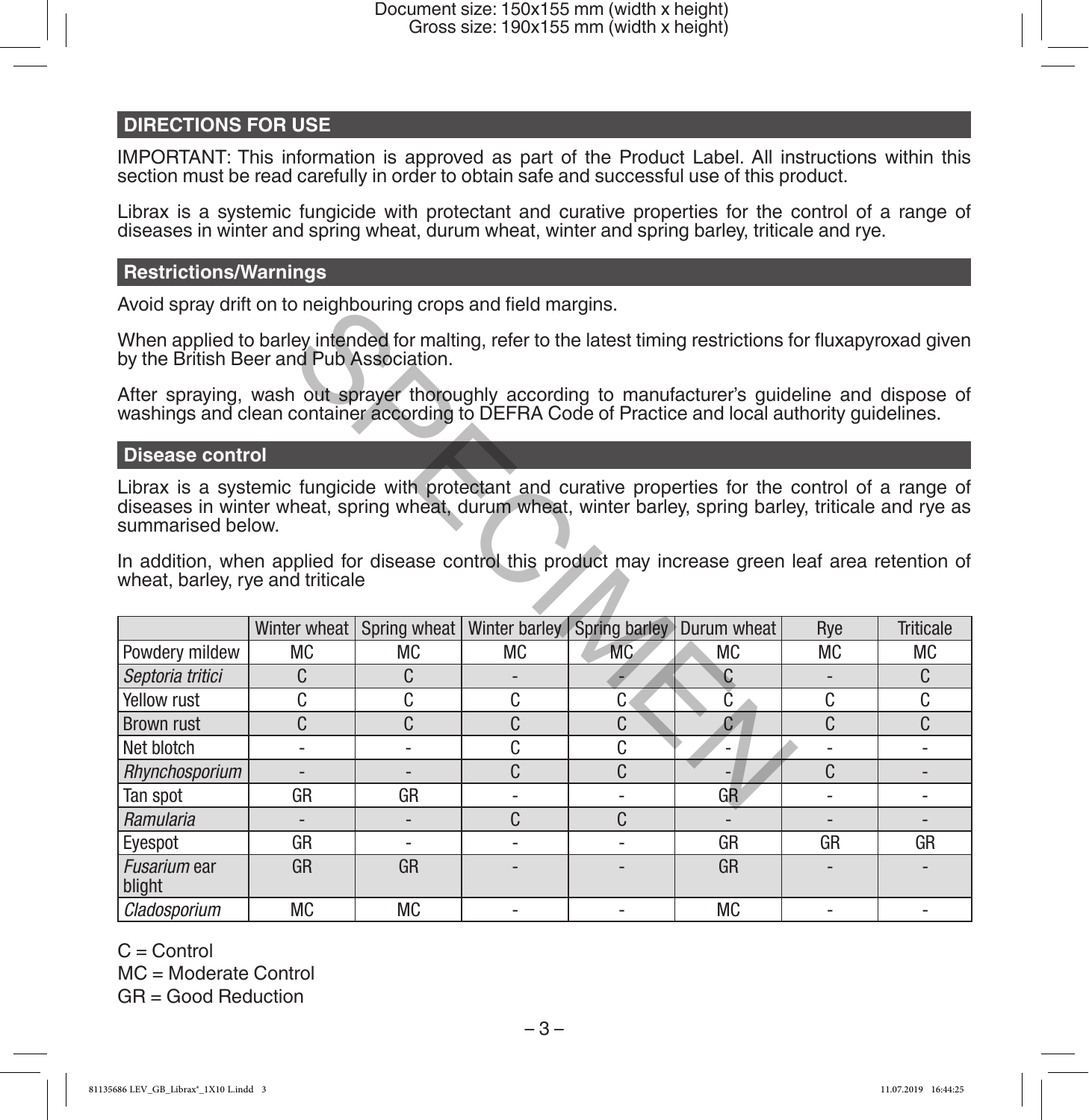#### **Resistance Management**

Librax should be used in accordance with the instructions for use for the target diseases at the specific growth stages indicated.

Use Librax as part of an Integrated Crop Management (ICM) strategy incorporating other methods of control.

You must not apply more than two foliar applications of products containing complex II inhibitors to any cereal crop.

Strains of certain cereal diseases with decreased sensitivity to triazole fungicides are known to exist in the UK. Where these occur or develop Librax may not give satisfactory control.

Librax contains metconazole, a DMI fungicide. Resistance to some DMI fungicides has been identified in *Septoria* leaf blotch (*Mycosphaerella graminicola*) which may seriously affect the performance of some products. For further advice on resistance management in DMIs contact your agronomist or specialist advisor and visit the FRAG-UK website. real diseases with decreased sensitivity to triazole fungicides<br>occur or develop Librax may not give satisfactory control.<br>conazole, a DMI fungicide. Resistance to some DMI fungicide<br>ch (Mycosphaerella graminicola) which m

# **Crop Specific Information**

Librax is a systemic fungicide with protectant and curative properties for use in winter wheat, spring wheat, durum wheat, winter barley, spring barley, triticale and rye.

## **Time of Application**

Apply Librax at the start of disease attack following a disease risk assessment or the use of appropriate decision support systems. A maximum of two applications can be made up to and including flowering just complete.

## **Rate of Application**

Apply 2 litres Librax per hectare in 100 to 300 litres of water per hectare.

## **Qualified recommendation**

Librax may be applied at 2 litres per hectare in 100 litres of water per hectare although efficacy against stem based diseases at this reduced volume has not been evaluated. Therefore application at 100 litres water per hectare is at user's risk with regards to biological efficacy.

## **Following Crops**

After treating a cereal crop with Librax the following crops can be sown: barley, cabbages, carrots, clover, dwarf French beans, field beans, lettuce, maize, oats, oilseed rape, onions, peas, potatoes, ryegrass, sunflowers, sugar beet and wheat.

The effects of Librax on other crops has not been assessed.

## **Mixing and Application**

## **Mixing**

Half fill the spray tank with clean water and start the agitation.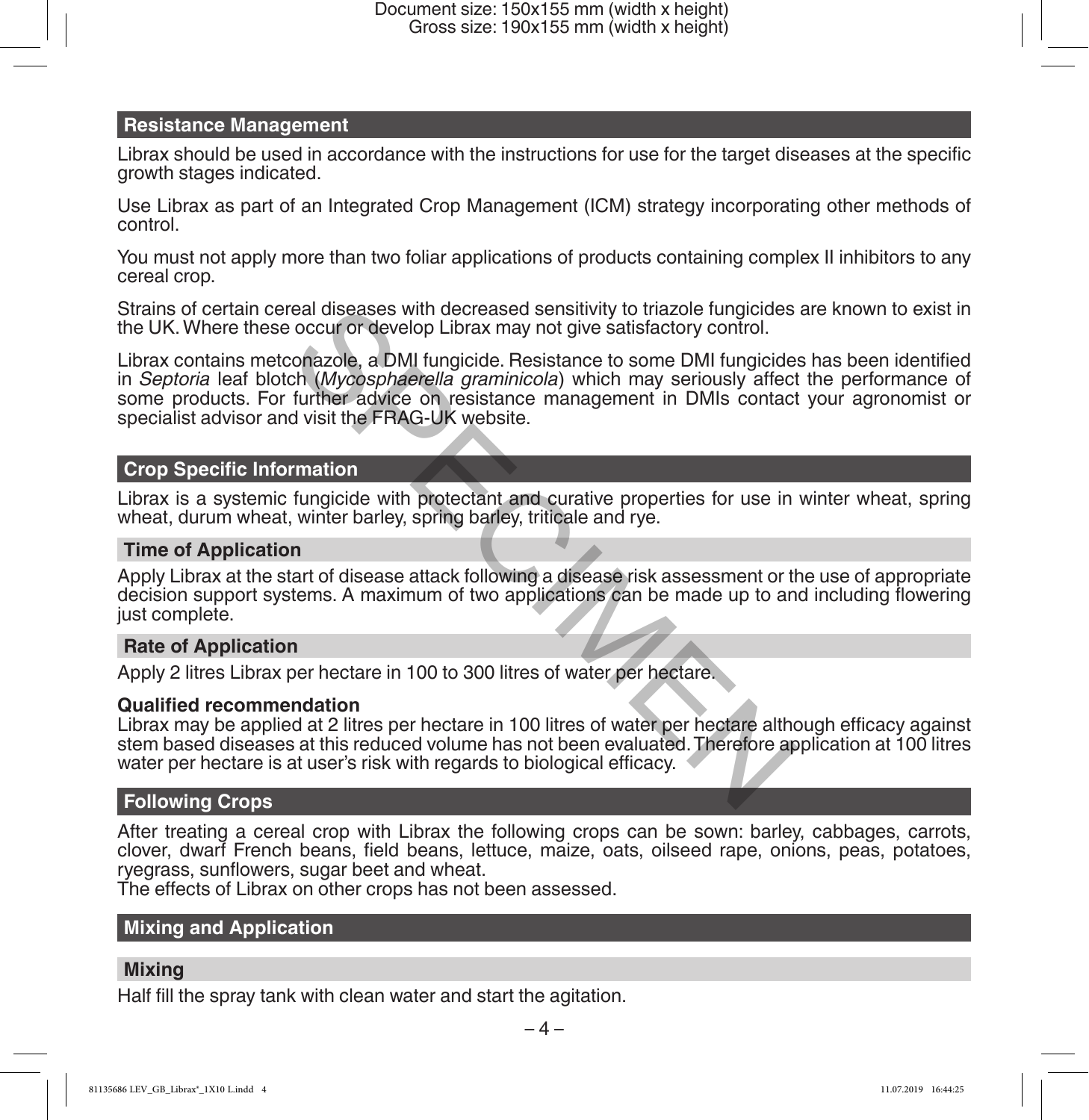SHAKE THE CONTAINER WELL before use and pour in the required amount of product.

Rinse any empty containers thoroughly and add rinsings to the spray tank.

Add the remainder of the water and continue agitation until spraying is completed.

When tank mixes are to be used, each product should be added separately to the spray tank, taking due note of any instructions given as to the order of mixing.

#### **Application**

Apply as a MEDIUM spray, as defined by BCPC.

## **Compatibility**

For details of compatibilities contact your distributor, local BASF representative or the BASF Technical Services Hotline: 0845 602 2553 or visit our website on: www.agriCentre.basf.co.uk.

## **The following does not form part of the authorised label text.**

With many products there is a general risk of resistance developing to the active ingredients. For this reason a change in activity cannot be ruled out. It is generally impossible to predict with certainty how resistance may develop because there are so many crop and use connected ways of influencing this. We therefore have to exclude liability for damage or loss attributable to any such resistance that may develop. To help minimise any loss in activity the BASF recommended rate should in all events be adhered to.

Numerous, particularly regional or regionally attributable, factors can influence the activity of the product. Examples include weather and soil conditions, crop plant varieties, crop rotation, treatment times, application amounts, admixture with other products, appearance of organisms resistant to active ingredients and spraying techniques. Under particular conditions a change in activity or damage to plants cannot be ruled out. The manufacturer or supplier is therefore unable to accept any liability in such circumstances. All goods supplied by us are of high grade and we believe them to be suitable, but as we cannot exercise control over their mixing or use or the weather conditions during and after application, which may affect the performance of the material, all conditions and warranties, statutory or otherwise, as to the quality or fitness for any purpose of our goods are excluded and no responsibility will be accepted by us for any damage or injury whatsoever arising from their storage, handling, application or use; but nothing should be deemed to exclude or restrict any liability upon us which cannot be excluded or restricted under the provisions of the Unfair Contract Terms Act 1977 or any similar applicable law. tibilities contact your distributor, local BASF representative of<br>45 602 2553 or visit our website on: www.agriCentre.basf.co.u<br>s not form part of the authorised label text.<br>there is a general risk of resistance developing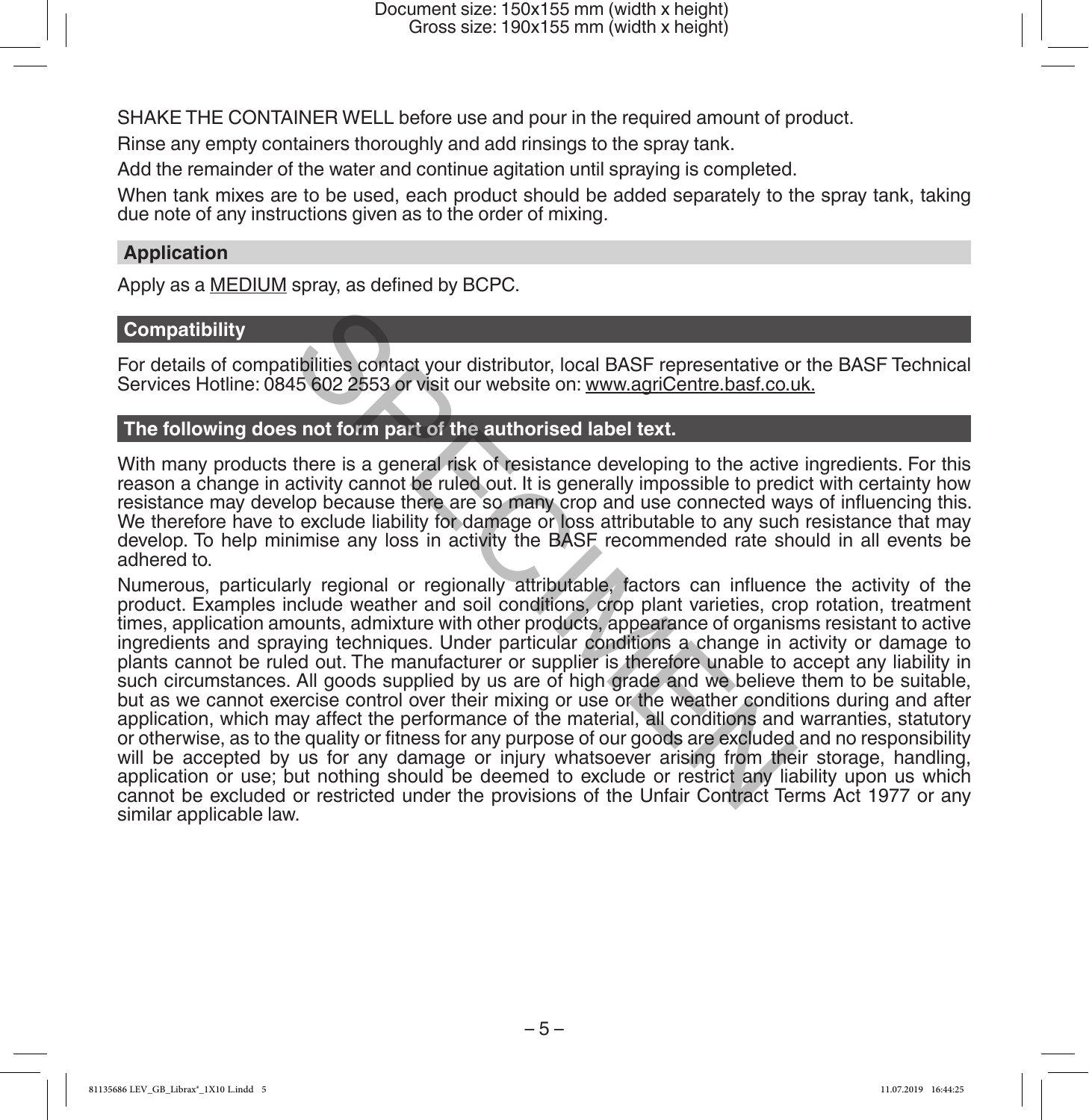## **Section 6 of the Health and Safety at Work Act**

## **Additional Product Safety Information**

The product label provides information on a specific pesticidal use of the product; do not use otherwise, unless you have assessed any potential hazard involved, the safety measures required and that the particular use has "off-label" approval or is otherwise permitted under the Plant Protection Product Regulations (EC) No 1107/2009.

The information on this label is based on the best available information including data from test results.

## **Safety Data Sheet**

To access the Safety Data Sheet for this product scan the QR code or use the weblink below:



 $z_{\uparrow}$ 

bit.ly/librax\_sds

Alternatively, contact your supplier.